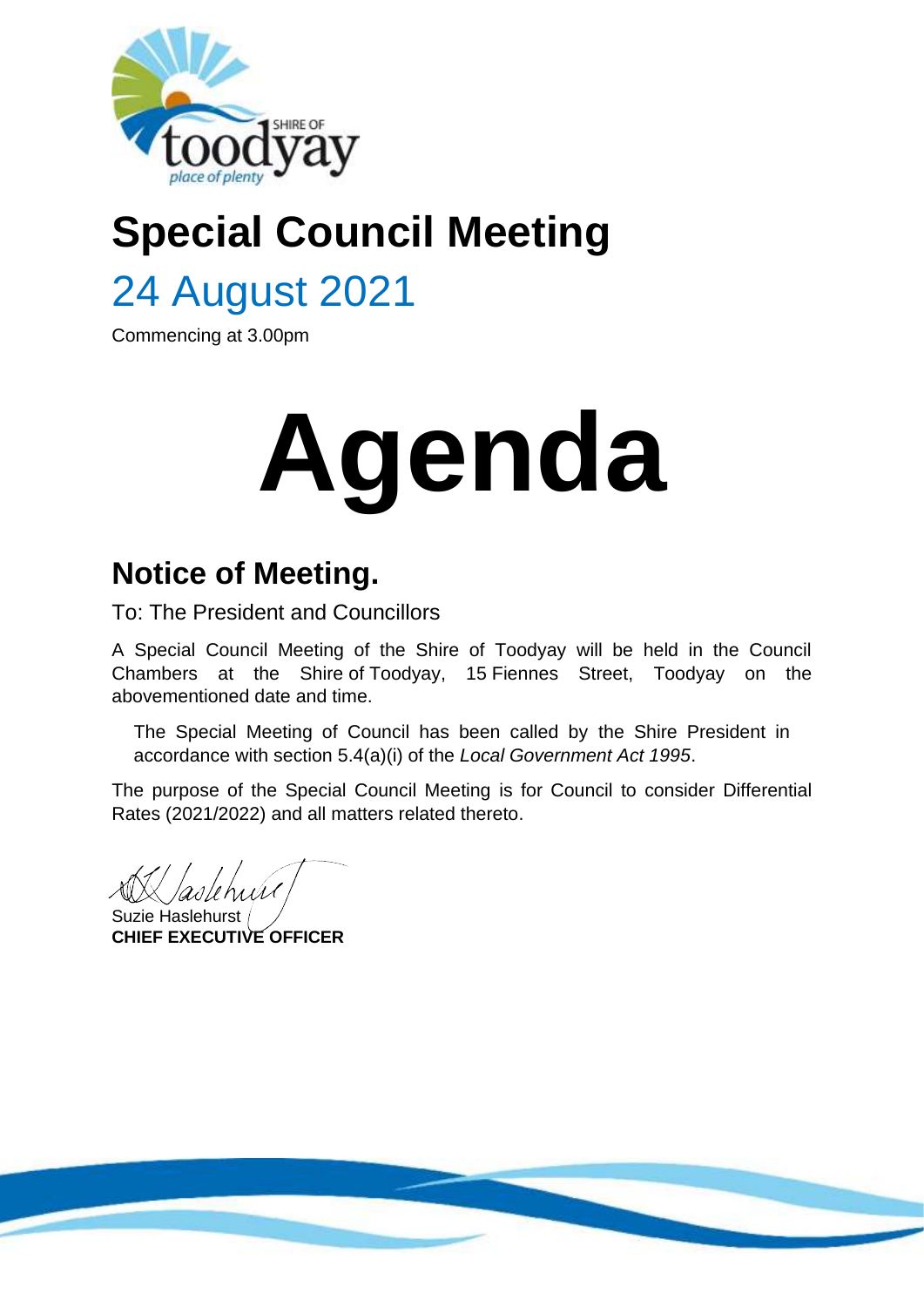

#### **Our Vision, Purpose and Values**

The Shire of Toodyay works together with the community to obtain the best possible social, economic, and environmental outcomes for the people of Toodyay.

Vision: We are a vibrant rural community that respects our environment, celebrates our past and embraces a sustainable future.

Purpose: Local Government and community working together to obtain the best possible social, economic, and environmental outcomes for the people of Toodyay.

Community Values**:** We value highly:

- Our sense of community support and spirit;
- Our natural environment and healthy ecosystems;
- Our rural lifestyle;
- Our historic town: and
- Our local economy built on agriculture and emerging tourism, arts and cultural opportunities.

Shire Values: To progress the community's aspirations, the Shire is guided by:

*Integrity:* We behave honestly to the highest ethical standard.

- *Accountability:* We are transparent in our actions and accountable to the community.
- *Inclusiveness:* We are responsive to the community and we encourage involvement by all people.
- *Commitment:* We translate our plans into actions and demonstrate the persistence that produces results.

#### **Disclaimer**

Members of the public should note that in any discussion regarding any planning or other application that any statement or intimation of approval made by any member or officer of the Shire of Toodyay during the course of any meeting is not intended to be and is not to be taken as notice of approval from Council. No action should be taken on any item discussed at a Council Meeting prior to written advice on the resolution of the Council being received. Any plans or documents contained in this document may be subject to copyright law provisions (*Copyright Act 1998*, as amended) and the express permission of the copyright owner(s) should be sought prior to reproduction.

#### **Availability of Meeting Agenda and its Attachments**

Information about Council Meetings is located on the website http://www.toodyay.wa.gov.au/Council/Council-Meetings

Agendas & Minutes are located under the heading "Council Meetings" at http://www.toodyay.wa.gov.au/Council/Council-Meetings/Agendas-Minutes-and-Notes

Public copies are available by contacting the Shire on (08) 9574 9300.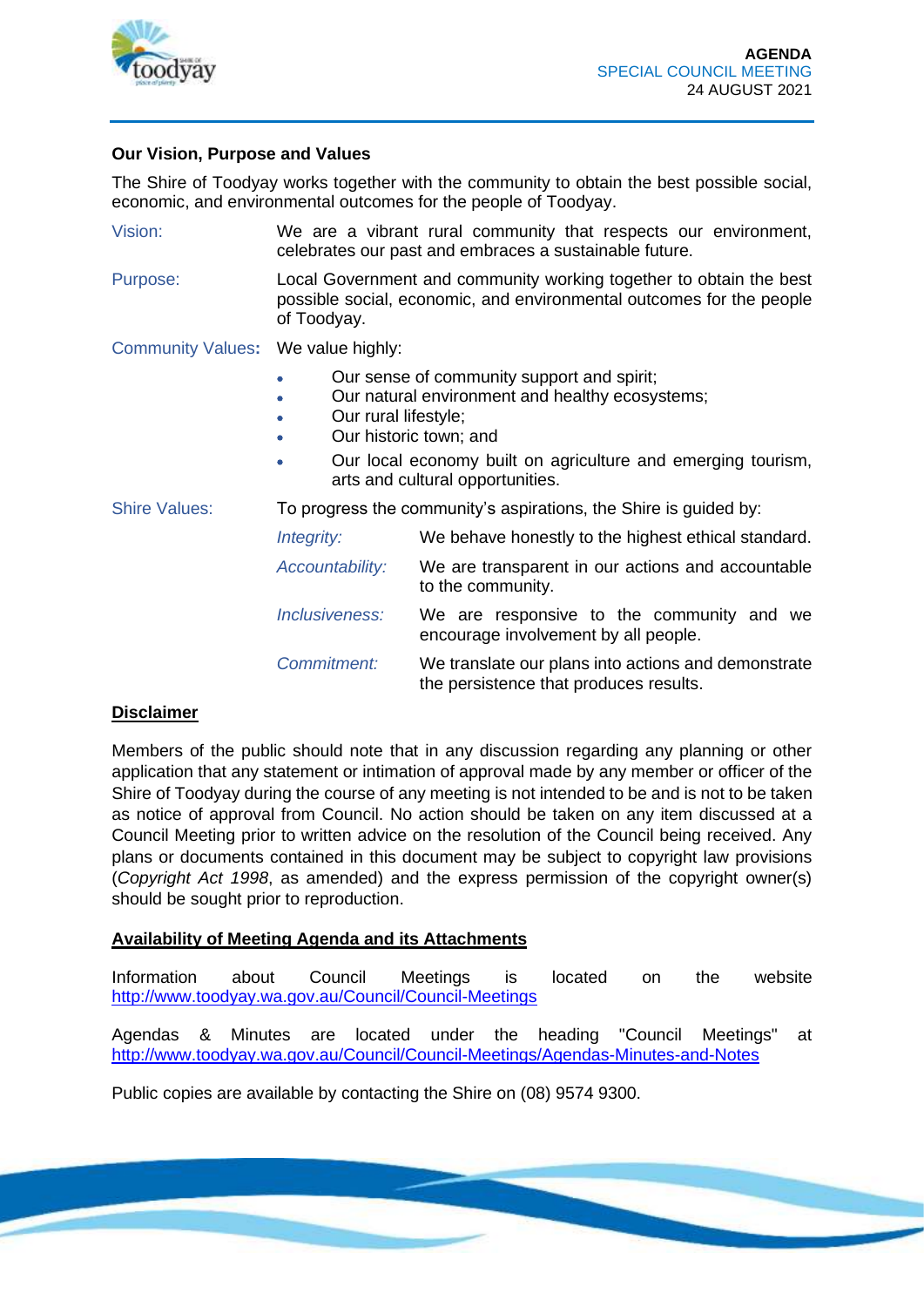

### **TABLE OF CONTENTS**

| 1. |     | <b>DECLARATION OF OPENING / ANNOUNCEMENT OF VISITORS</b>                          | 1           |
|----|-----|-----------------------------------------------------------------------------------|-------------|
| 2. |     | <b>RECORDS OF ATTENDANCE</b>                                                      | 1           |
|    | 2.1 | <b>APOLOGIES</b>                                                                  | $\mathbf 1$ |
| 3. |     | <b>DISCLOSURE OF INTERESTS</b>                                                    | 1           |
| 4. |     | PUBLIC QUESTIONS (relating to the purpose of the meeting)                         | 1           |
| 5. |     | PUBLIC SUBMISSIONS (relating to the purpose of the meeting)                       | 1           |
| 6. |     | PURPOSE OF THE MEETING AND SHIRE OFFICER REPORTS                                  | 1           |
|    | 6.1 | <b>Approval to advertise Differential Rates 2021/22</b>                           | 1           |
|    |     | Attachment 1 – Statement of Objects and Reasons for<br><b>Differential Rating</b> | 6           |
| 7. |     | <b>CLOSURE OF MEETING</b>                                                         | 8           |
|    |     |                                                                                   |             |

**ATTACHMENTS** *are included after the report and before Item 7.*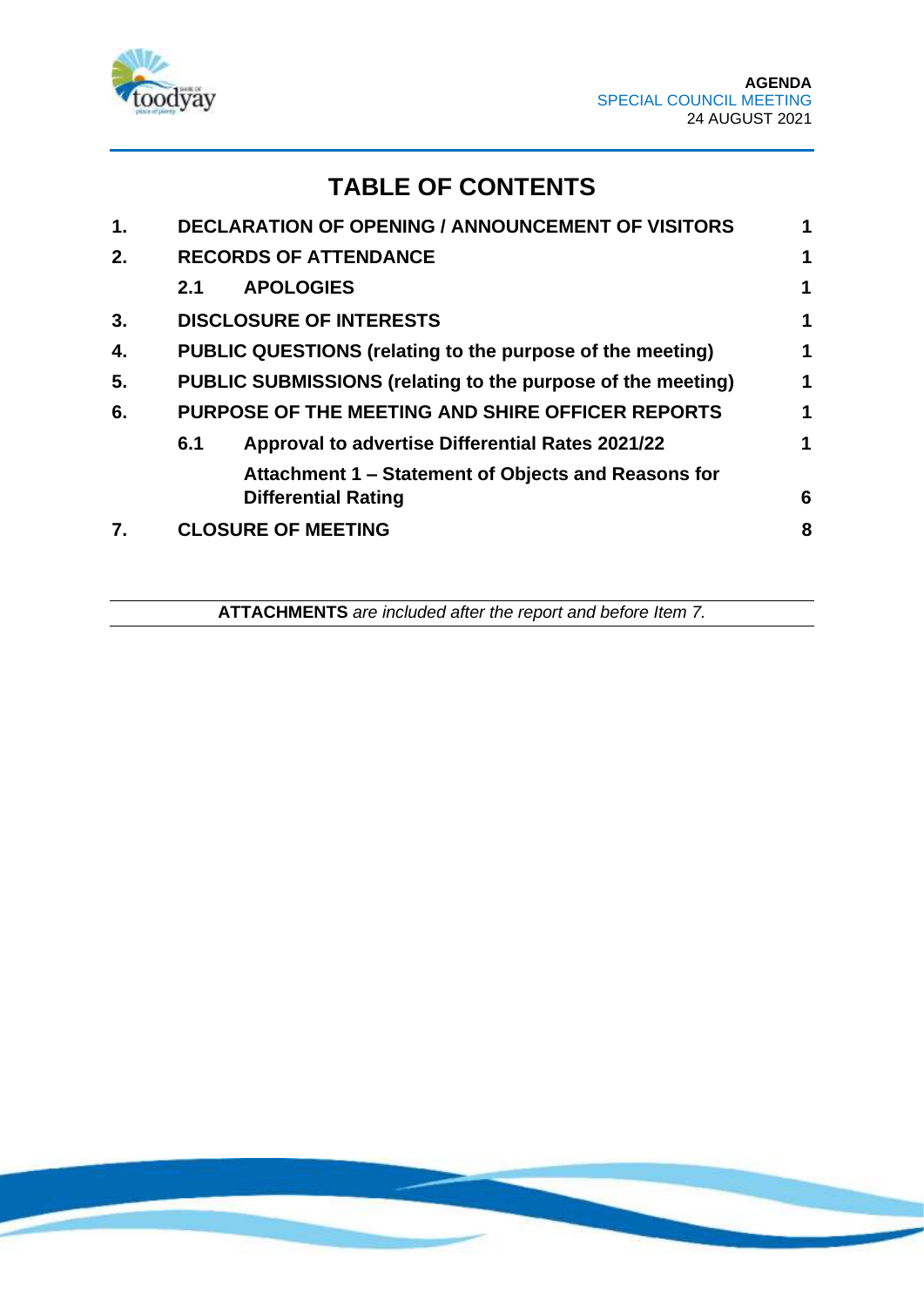

| <b>Shire President</b>        | <b>Councillors</b>                 |                                 |
|-------------------------------|------------------------------------|---------------------------------|
| Cr Rosemary Madacsi           | Cr Ben Bell                        | Cr Therese Chitty               |
| <b>Deputy Shire President</b> | Vacant position<br>Cr Mick McKeown | Cr Phil Hart<br>Cr Susan Pearce |
| l Cr Beth Ruthven             | Cr Brian Rayner                    |                                 |

#### **PRELIMINARIES**

- 1. COVID-19 restrictions and safe physical distancing measures.
- 2. Mobile phones should be switched off.
- 3. Please familiarise yourself with the location of the exit doors in case of an emergency.
- 4. The meeting will be livestreamed and the use of recording devices in the Council Chambers is not allowed.
- 5. Councillors are requested to activate their microphones when addressing the meeting and deactivate them once finished speaking.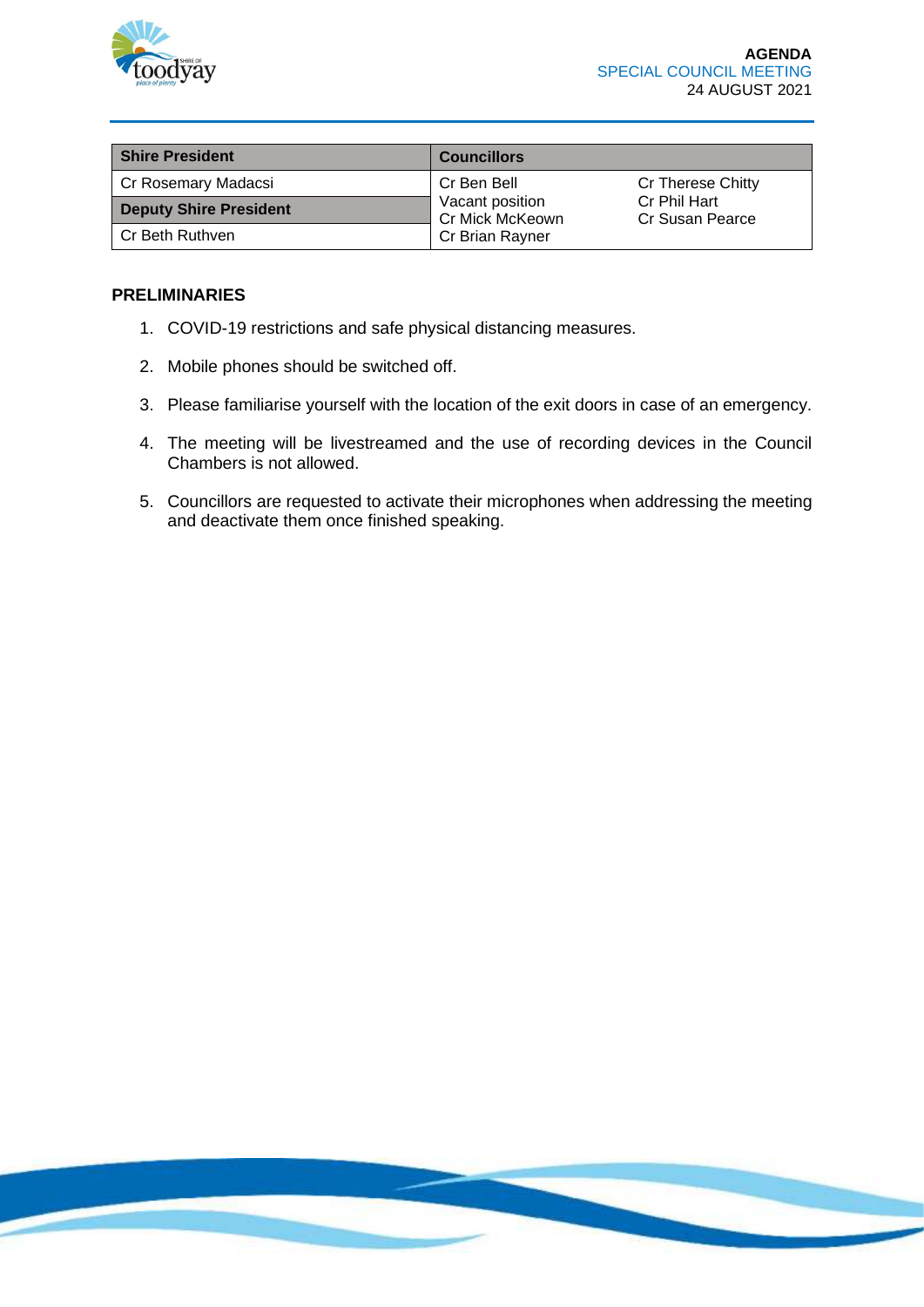

#### **1. DECLARATION OF OPENING / ANNOUNCEMENT OF VISITORS**

The Presiding Member is to run through the Preliminaries on the previous page of the Agenda, and to declare the Special Council Meeting open.

Acknowledgement of Country: "*I acknowledge the Ballardong Noongar people, the traditional custodians of the land where we meet today and the Yued and Whadjuk people, who are traditional custodians of respective lands within the wider Shire of Toodyay. I pay my respect to their Elders, past, present and emerging."*

#### **2. RECORDS OF ATTENDANCE**

#### **2.1 APOLOGIES**

- **3. DISCLOSURE OF INTERESTS**
- **4. PUBLIC QUESTIONS (relating to the purpose of the meeting)**
- **5. PUBLIC SUBMISSIONS (relating to the purpose of the meeting)**
- **6. PURPOSE OF THE MEETING AND SHIRE OFFICER REPORTS**

#### **6.1 Approval to advertise Differential Rates 2021/22**

| Date of Report:                   | 23 August 2021                                                               |  |  |
|-----------------------------------|------------------------------------------------------------------------------|--|--|
| <b>Applicant or Proponent:</b>    | Shire of Toodyay                                                             |  |  |
| File Reference:                   | <b>FIN29</b>                                                                 |  |  |
| Author:                           | Bateman - Manager Corporate and Community<br>$\mathbf{L}$<br><b>Services</b> |  |  |
| <b>Responsible Officer:</b>       | S Haslehurst - Chief Executive Officer                                       |  |  |
| <b>Previously Before Council:</b> | N/A                                                                          |  |  |
| Disclosure of Interest:           | Nil                                                                          |  |  |
| Council's Role in the matter:     | Executive                                                                    |  |  |
| Attachments:                      | 1.<br><b>Objects and Reasons.</b>                                            |  |  |

#### **PURPOSE OF THE REPORT**

To consider the proposed differential rate categories, rate in the dollar and minimum payments for advertising prior to adoption of the 2021/2022 Annual Budget, as detailed in the Objects and Reasons for differential rates (Attachment 1).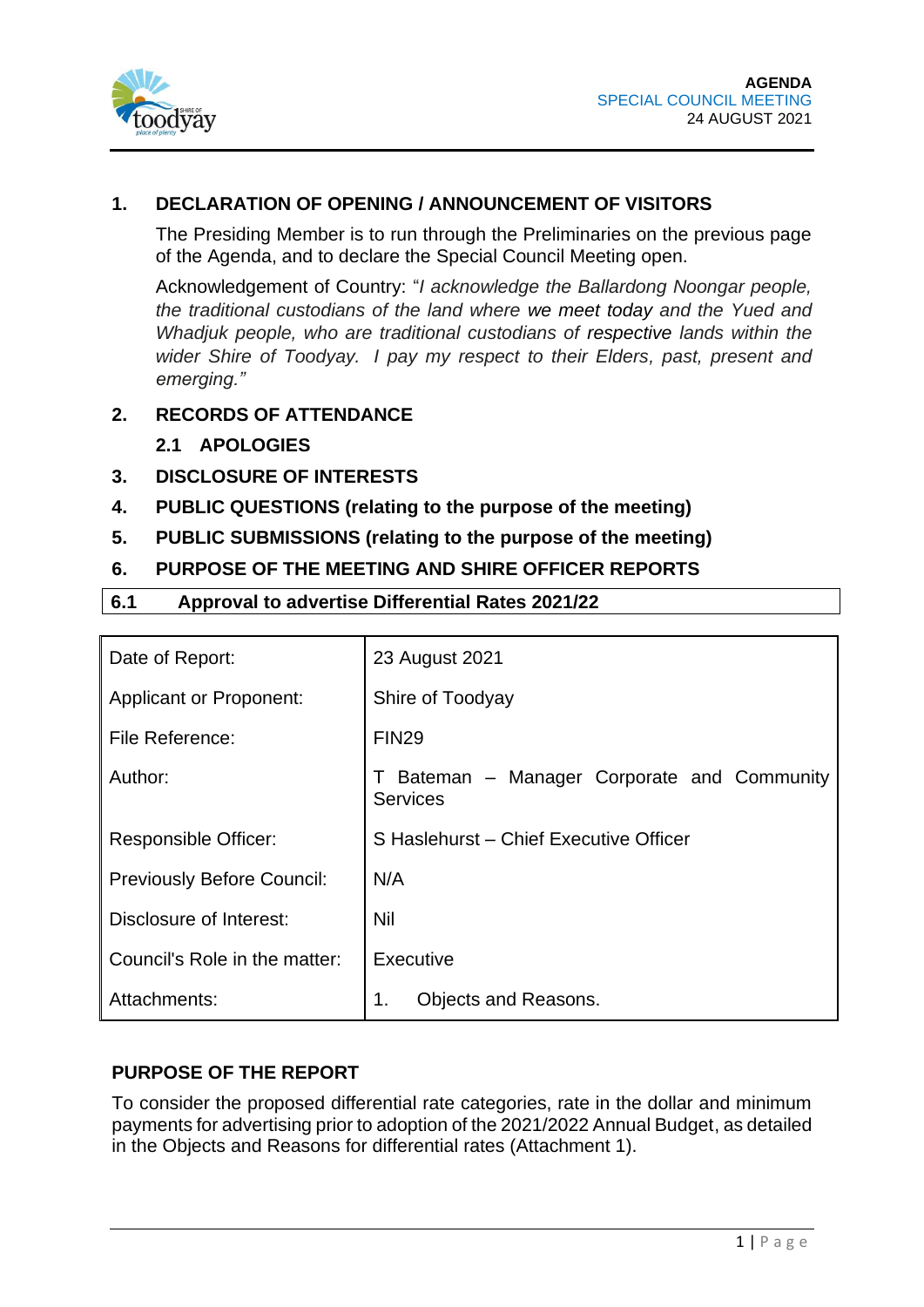

#### **BACKGROUND**

The power to raise local government rates is set out under the *Local Government Act 1995* (Act).

Prior to adopting the differential rates, a local government is required to advertise its intention to do so in accordance with the Act. This process usually occurs between May and June in preparation for timely budget adoption. However, it was difficult to produce accurate rates modelling from Datascape until the Landgate valuations were loaded. This project was completed on 19 August 2021.

#### **COMMENTS AND DETAILS**

Prior to adopting its annual budget each year, Council considers its current Strategic Community, Corporate Business and Long-Term Financial Plans and, subject to the rating provisions under the Act, may raise rate revenue at the level it determines appropriate. To determine this level, Council assesses the current and future service needs, aspirations of the community and their capacity to pay for those services.

Following a series of budget workshops between Councillors and Shire Officers, it was determined that to achieve an appropriate level of funding for operations and asset renewal, rate revenue would increase by 5.0%. The proposed differential rates are contained in the table below. It is proposed that those properties on the minimum rate will remain at \$1,351.

| <b>Basis of Rating</b> | <b>Current Rate in</b> | <b>Proposed Rate</b><br>$in$ \$ |
|------------------------|------------------------|---------------------------------|
| <b>GRV Residential</b> | 0.129430               | 0.135733                        |
| <b>GRV Commercial</b>  | 0.140200               | 0.143042                        |
| <b>GRV</b> Industrial  | 0.123483               | 0.124842                        |
|                        |                        |                                 |

It is recommenced that Council approves the 2021/2022 rate in the dollar and the minimum rates to be advertised by public notice as per the following:

| <b>GRV Commercial</b>        | 0.140200 | 0.143042 |
|------------------------------|----------|----------|
| <b>GRV</b> Industrial        | 0.123483 | 0.124842 |
| <b>GRV Rural</b>             | 0.118690 | 0.124624 |
| <b>GRV Rural Residential</b> | 0.112600 | 0.118182 |
| <b>UV General</b>            | 0.011680 | 0.013823 |
| <b>UV Rural</b>              | 0.008969 | 0.008858 |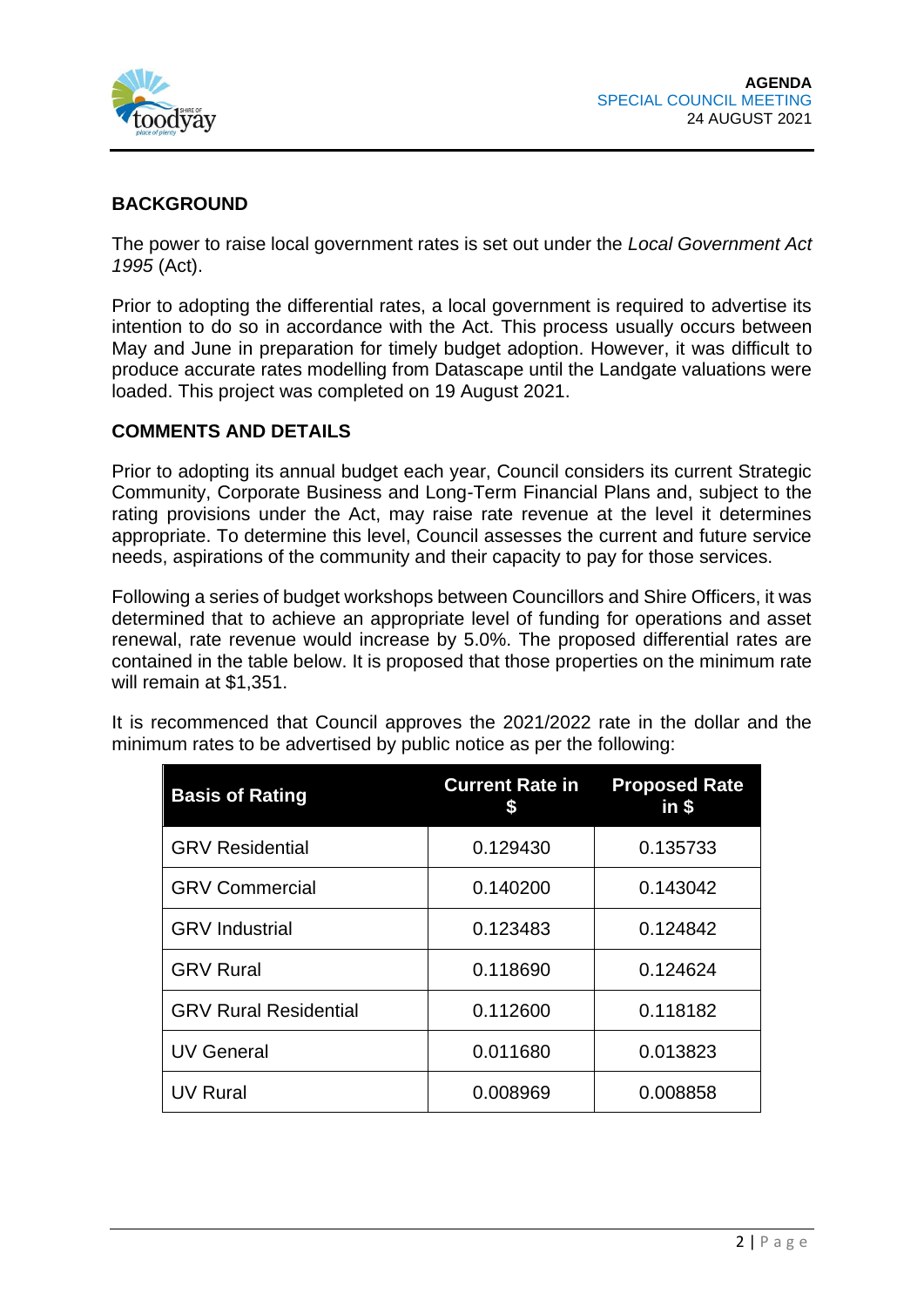| <b>Basis of Rating</b>       | <b>Current Rate in \$</b> | <b>Proposed Rate</b><br>$in$ \$ |
|------------------------------|---------------------------|---------------------------------|
| <b>MINIMUM RATES</b>         |                           |                                 |
| <b>GRV Residential</b>       | 1,351.00                  | 1,351.00                        |
| <b>GRV Commercial</b>        | 1,351.00                  | 1,351.00                        |
| <b>GRV</b> Industrial        | 1,351.00                  | 1,351.00                        |
| <b>GRV Rural</b>             | 1,351.00                  | 1,351.00                        |
| <b>GRV Rural Residential</b> | 1,351.00                  | 1,351.00                        |
| <b>UV General</b>            | 1,351.00                  | 1,351.00                        |
| <b>UV Rural</b>              | 1,351.00                  | 1,351.00                        |

#### **IMPLICATIONS TO CONSIDER**

#### **Consultative:**

This report recommends advertising the proposed differential rates for public comment prior to the adoption of the 2021/2022 Annual Budget. This advertising will occur for a minimum of 21 days and allows ratepayers the opportunity to consider the proposed rate in the dollar and make any submissions prior to Council adopting the proposed rate as part of the budget process.

#### **Strategic:**

Differential rates represent a strategic approach to rating. Rates are a major revenue source of Council used to achieve the objectives of the Strategic Community Plan and Corporate Business Plan. The purpose of levying rates is to meet the Shire's budget requirements in order to deliver services and projects each financial year.

#### **Financial:**

The financial implications of adopting a 5% rate increase would see an estimated additional rate yield of approximately \$328,000 compared to the 2020/2021 financial year. The anticipated rate revenue for 2021/2022 is \$6,648,000.

This represents an increase to the *median* rates notice across the seven rating categories of between \$82 and \$391 for the 2021/22 financial year.

Note: The rate yield estimated above is based on current valuations provided by Landgate and may be subject to change.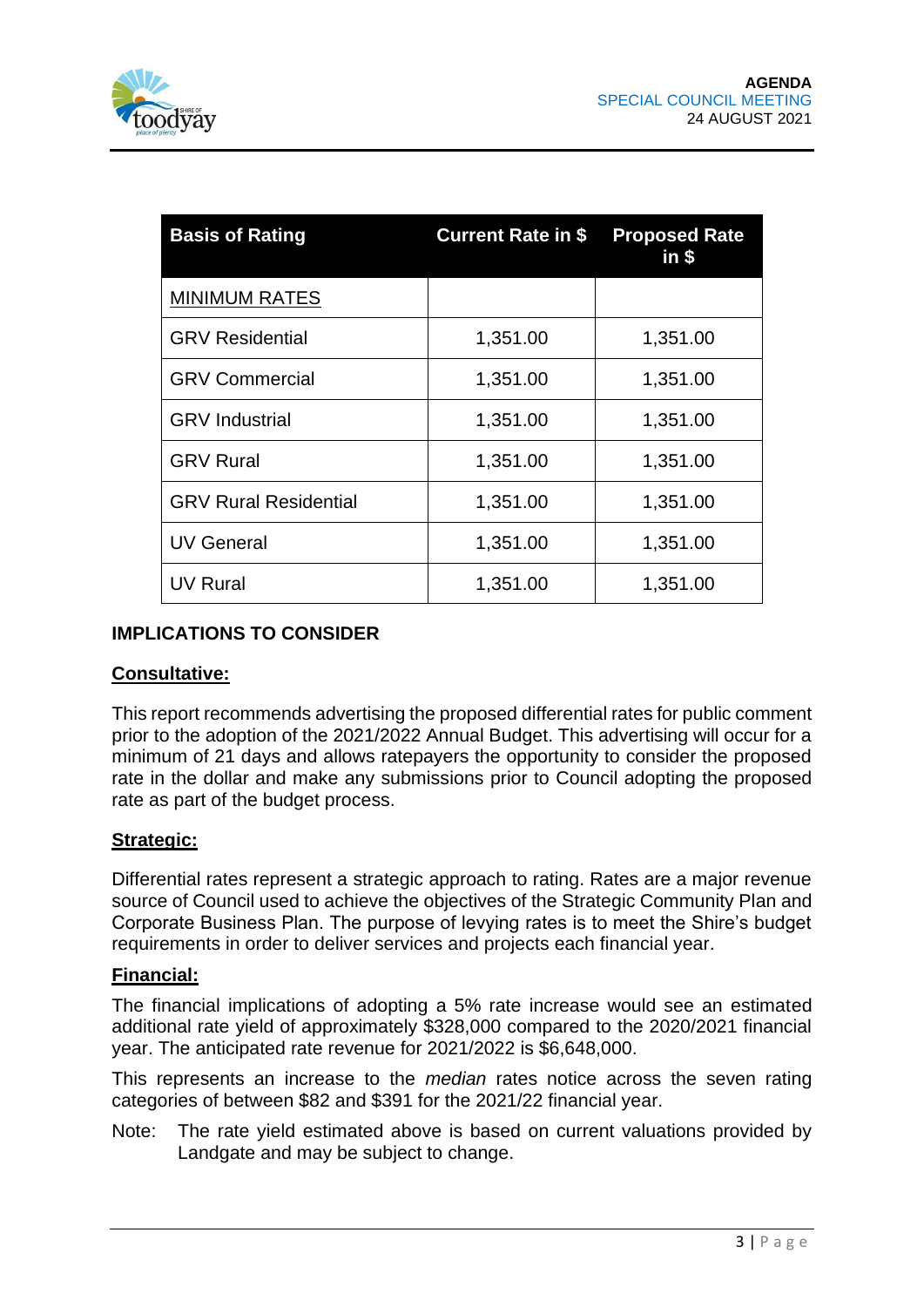

#### **Legal and Statutory:**

Sections 6.33 and 6.34 of the *Local Government Act 1995* allow local governments to impose differential rates and minimum payments. Section 6.36 requires local governments to give notice of certain rates before imposing them.

#### **Risk related:**

There are significant financial and operational risks associated with setting rates for the budget adoption process. Compliance with statutory provisions helps to mitigate these risks.

#### **Workforce related:**

There are no adverse workforce implications as a result of the officer's recommendation.

#### **VOTING REQUIREMENTS**

Simple Majority

#### **OFFICER'S RECOMMENDATION**

That Council:

1. Approves the proposed 2021/2022 differential rate categories, rate in the dollar and minimum payments for advertising prior to adoption of the 2021/2022 Annual Budget as follows;

| <b>Basis of Rating</b>       | <b>Current Rate in \$</b> | <b>Proposed Rate in \$</b> |
|------------------------------|---------------------------|----------------------------|
| <b>GRV Residential</b>       | 0.129430                  | 0.135733                   |
| <b>GRV Commercial</b>        | 0.140200                  | 0.143042                   |
| <b>GRV</b> Industrial        | 0.123483                  | 0.124842                   |
| <b>GRV Rural</b>             | 0.118690                  | 0.124624                   |
| <b>GRV Rural Residential</b> | 0.112600                  | 0.118182                   |
| <b>UV General</b>            | 0.011680                  | 0.013823                   |
| <b>UV Rural</b>              | 0.008969                  | 0.008858                   |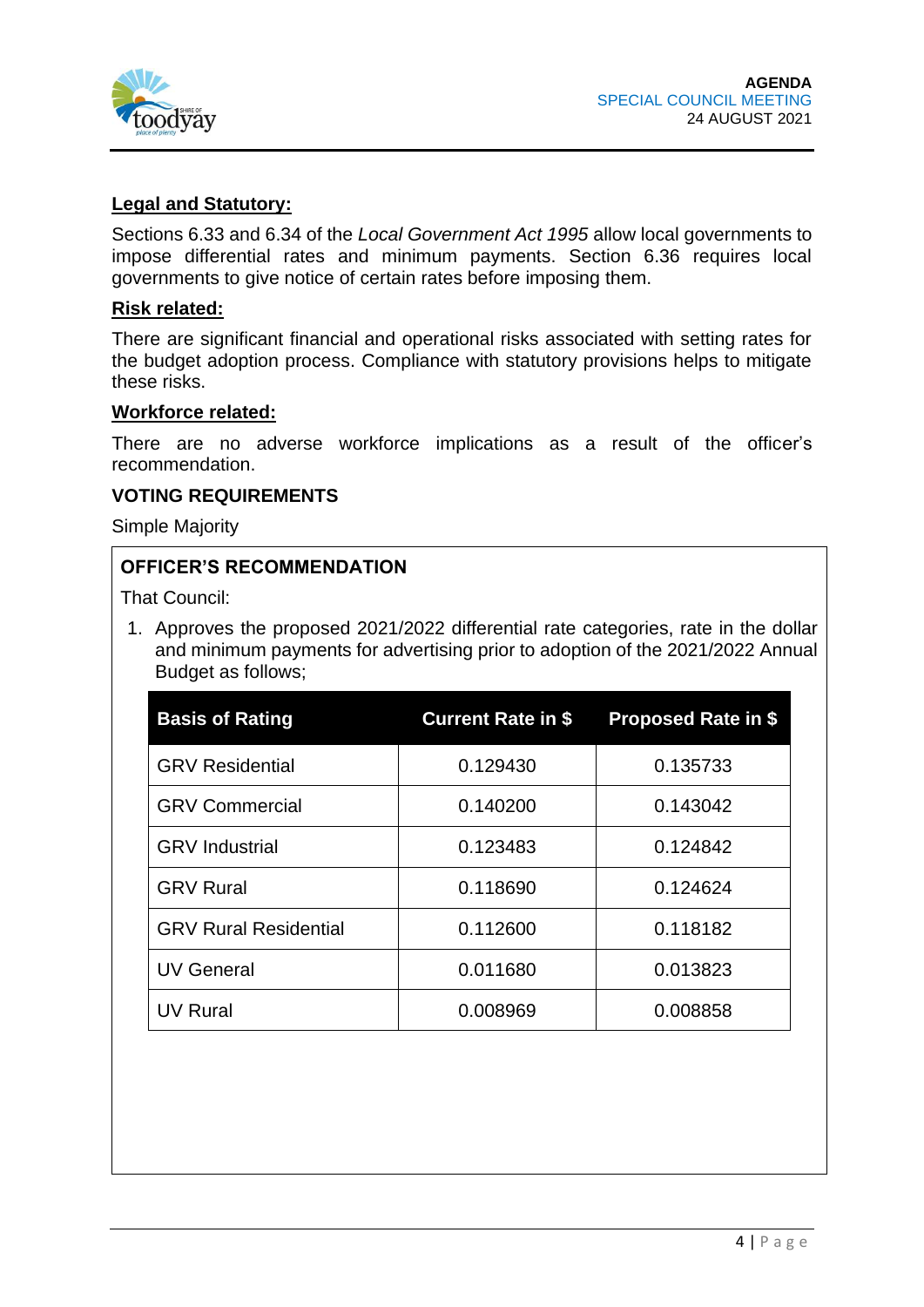

| <b>Basis of Rating</b>       | <b>Current Rate in \$</b> | <b>Proposed Rate in \$</b> |
|------------------------------|---------------------------|----------------------------|
| <b>MINIMUM RATES</b>         |                           |                            |
| <b>GRV Residential</b>       | 1,351.00                  | 1,351.00                   |
| <b>GRV Commercial</b>        | 1,351.00                  | 1,351.00                   |
| <b>GRV</b> Industrial        | 1,351.00                  | 1,351.00                   |
| <b>GRV Rural</b>             | 1,351.00                  | 1,351.00                   |
| <b>GRV Rural Residential</b> | 1,351.00                  | 1,351.00                   |
| <b>UV General</b>            | 1,351.00                  | 1,351.00                   |
| <b>UV Rural</b>              | 1,351.00                  | 1,351.00                   |

2. Endorses the Objects and Reasons for proposed differential rates for the 2021/22 financial year provided as Attachment 1 to this report to be published on the Shire's website.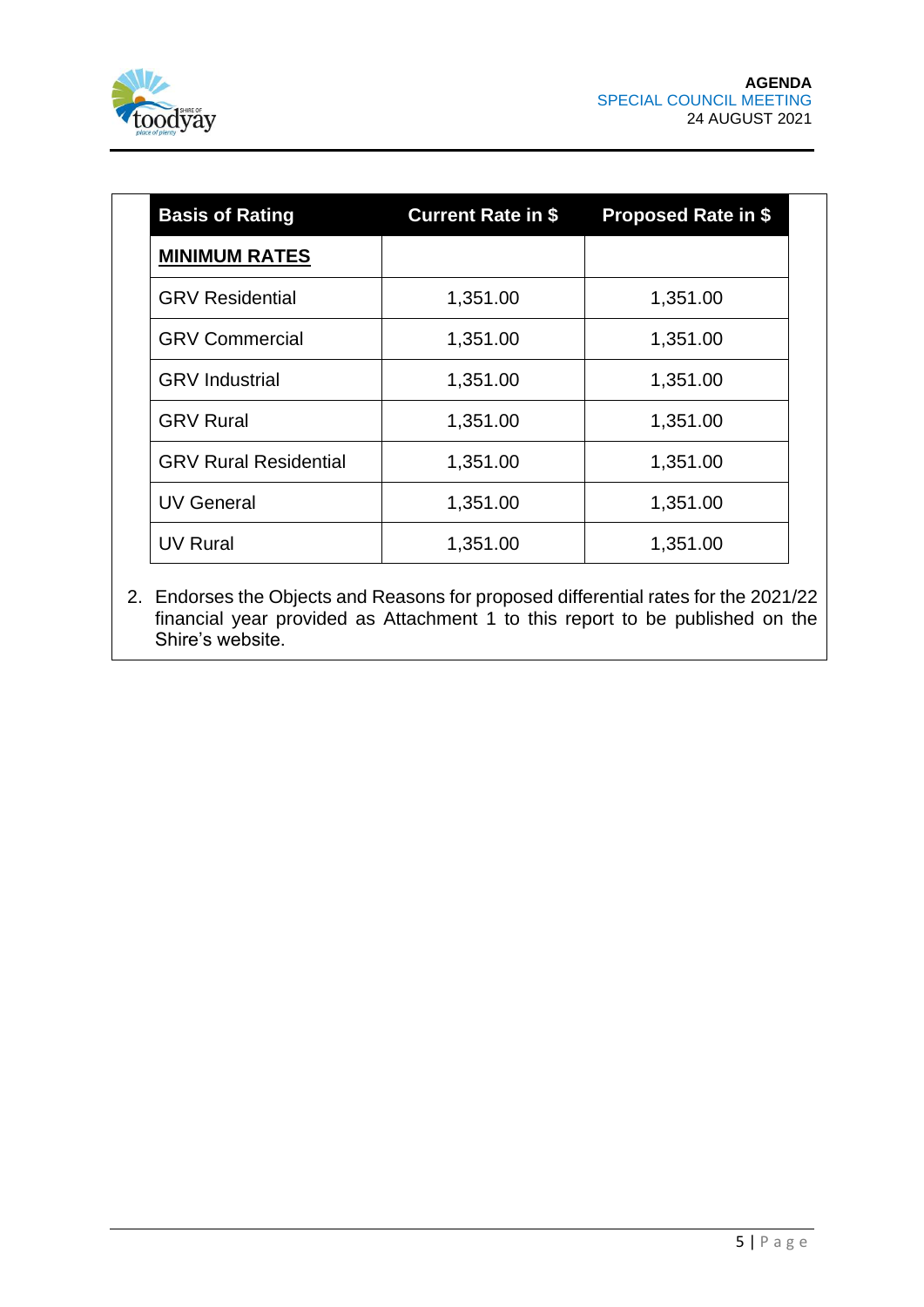

#### **Attachment 1 – Statement of Objects and Reasons for Differential Rating**

In accordance with Sections 6.33 & 6.36 of the *Local Government Act 1995* and the Council's intention to continue levying differential rates for the 2021/2022 Financial Year, the Shire is required to publish its Objects and Reasons for implementing the differential rates categories.

All land except exempt land in the Shire of Toodyay is rated according to its Gross Rental Value (GRV) in townsites or Unimproved Value (UV) in accordance with the requirements of s6.28 of the Local Government Act 1995. The rates in the dollar (\$) for the various differential rates are calculated to provide the shortfall in income required to enable the Shire to provide necessary works and services in the 2021-22 financial year after taking into account all non-rate sources of income.

#### **GRV - Residential**

The rate in the dollar of 0.135733 has been set to ensure that the proportion of total rate revenue derived from residential property remains consistent with previous years. This is based on the total raised from all properties now rated as Residential.

#### **GRV - Commercial**

The rate in the dollar of 0.143042 has been set to ensure that the proportion of total rate revenue derived from commercial property remains consistent with previous years and recognises the higher demand on Shire infrastructure and services from the activity on the commercial property.

#### **GRV - Industrial**

The rate in the dollar of 0.124842 of has been set to ensure that the proportion of total rate revenue derived from industrial property remains consistent with previous years and recognises the higher demand on Shire infrastructure and services from the activity on the industrial property.

#### **GRV - Rural**

The rate in the dollar of 0.124624 has been set to ensure that the proportion of total rate revenue derived from these properties remains consistent with previous years.

#### **GRV - Rural Residential**

The rate in the dollar of 0.118182 has been set to ensure that the proportion of total rate revenue derived from these properties remains consistent with previous years, notwithstanding that in previous years these properties had been rated as UV General.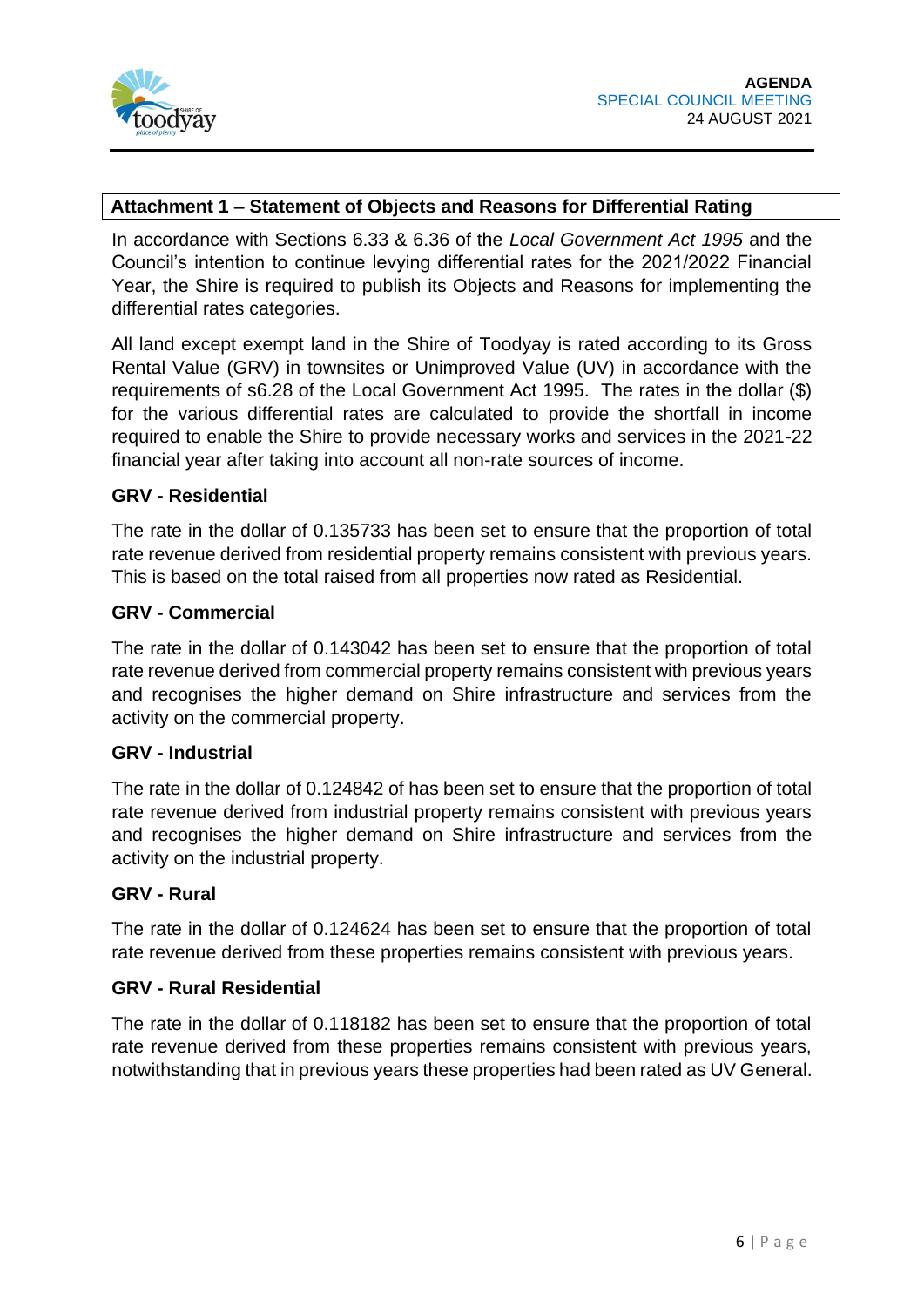

#### **Attachment 1 - continued**

#### **UV - General**

The rate in the dollar of 0.013823 has been set to ensure that the proportion of total rate revenue derived from rural small holdings remain consistent with previous years.

#### **UV - Rural**

The rate of 0.008858 has been set to ensure that broadacre farming properties, those over 100 hectares and used for grazing or cropping, are not adversely affected by the valuation changes resulting from the preponderance of rural small holdings.

#### **Minimum Payment all categories**

A minimum payment of \$1,351 is applied to GRV & UV properties in recognition that every property receives some minimum level of benefit from works and services provided. The minimum payment helps encourage development and discourage speculation. The minimum rate has not increased.